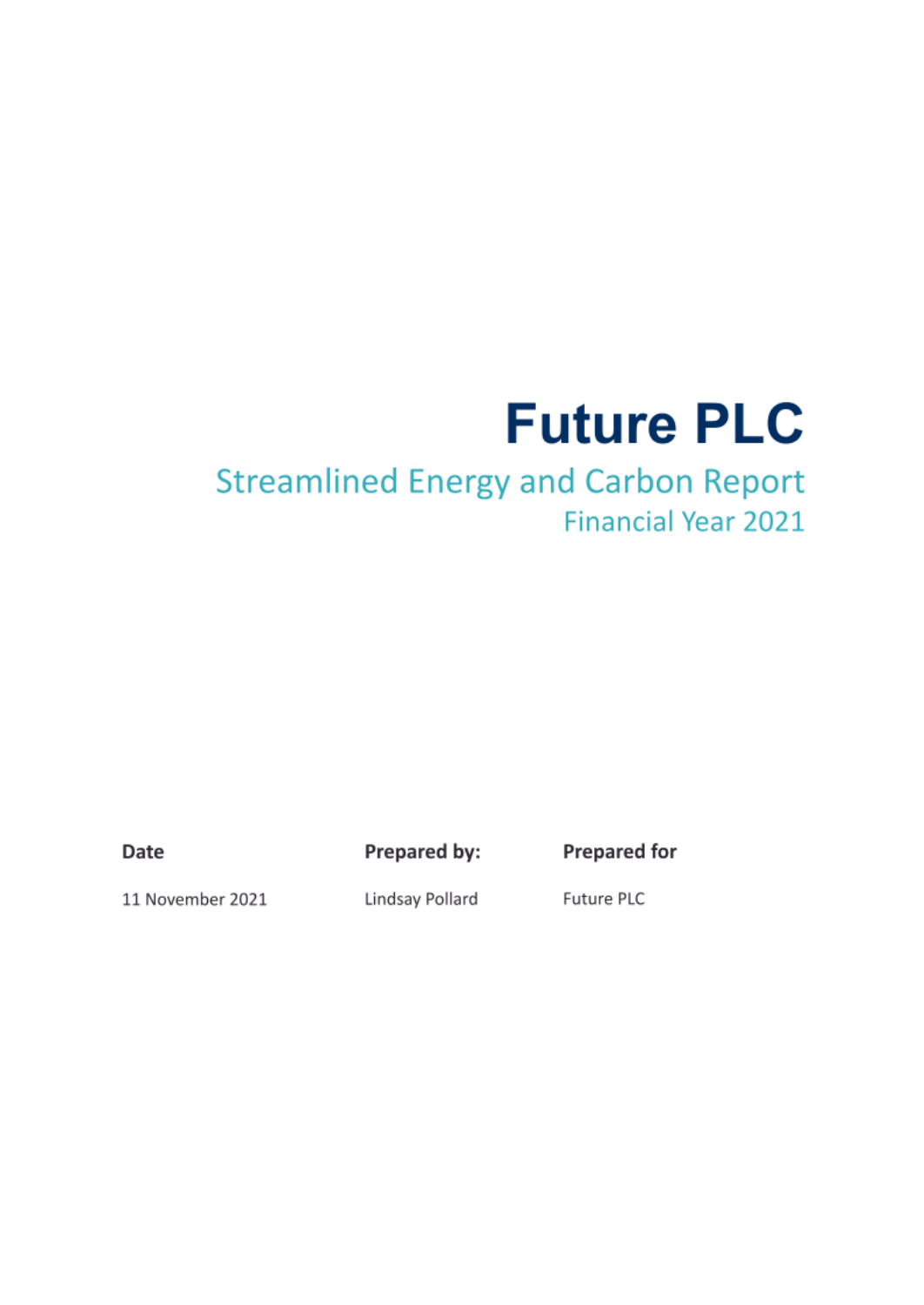

#### **Streamlined Energy & Carbon Report (SECR) Summary**

In accordance with the Companies Act 2006 (Strategic Report and Directors' Report) Regulations 2013 ('the 2013 Regulations') and the Companies (Directors' Report) and Limited Liability Partnerships (Energy and Carbon Report) Regulations 2018 ('the 2018 Regulations') we have reported our Streamlined Energy and Carbon Report disclosure for 2021, covering the period 01/10/20 – 30/09/21.

#### **Methodology**

We have used the Environmental Reporting Guidelines: Including streamlined energy and carbon reporting guidance<sup>1</sup> and Greenhouse Gas Protocol<sup>2</sup> methodology for compiling this GHG data and have included all required emissions sources. GHG emissions factors have been sourced and applied from BEIS conversion factors for Greenhouse Gas emissions<sup>3</sup>, the equivalent reports on non-UK (Australia) properties used the CO<sub>2</sub>e factors provided by the International Energy Agency ("IEA" 4 ) and for USA regional factor for New York provided by United states Environmental Protection Agency sourced from carbonfootprint<sup>5</sup> for emissions associated with grid electricity consumption. As a Group with only office-based activities and no manufacturing activities, under the GHG Protocol Corporate Standard, emissions fall under Scope 1 (combustion of fuel) and Scope 2 (purchase of electricity).

| <b>Global tonnes CO2e emissions from</b>                                                                          |              | 2018          | 2019                     | 2020          | 2021          |
|-------------------------------------------------------------------------------------------------------------------|--------------|---------------|--------------------------|---------------|---------------|
|                                                                                                                   |              | Total (tCO2e) | Total (tCO2e)            | Total (tCO2e) | Total (tCO2e) |
| The combustion of fuel:<br>gas for heating and fuel for vehicles<br>(Scope 1)                                     | UK           | 97            | 96                       | 106           | 232           |
|                                                                                                                   | US           |               |                          | 2             | 2             |
|                                                                                                                   | Australia    |               | $\overline{\phantom{a}}$ | 1             | $\Omega$      |
|                                                                                                                   | <b>Total</b> | 97            | 96                       | 109           | 234           |
| The purchase of electricity: heat, steam<br>or cooling by the Group for its own use<br>(Scope 2) - Location Based | UK           | 331           | 298                      | 235           | 230           |
|                                                                                                                   | US           | 3             | 205                      | 34            | 8             |
|                                                                                                                   | Australia    |               | $\overline{\phantom{a}}$ |               | 2.98          |
|                                                                                                                   | <b>Total</b> | 334           | 503                      | 269           | 241           |
| Sources not directly owned and control:<br>Water Supply and Treatment (Scope 3)                                   | UK           |               |                          |               |               |
|                                                                                                                   | US           |               |                          |               |               |
|                                                                                                                   | Australia    |               |                          |               |               |
|                                                                                                                   | <b>Total</b> |               |                          |               |               |
| <b>Total Emissions (tCO2e) - Location Based</b>                                                                   |              | 431           | 599                      | 378           | 475           |
| <b>Total Revenue</b>                                                                                              |              | £130.1m       | £221.5m                  | £339.6m       | £606.76m      |
| Intensity Ratio (CO2e Tonnes per £1m)                                                                             |              | 3.3           | 2.7                      | 1.1           | 0.8           |
| Variance (%)                                                                                                      |              |               | 18%                      | 59%           | 29%           |

<sup>2</sup> https://ghgprotocol.org/ <sup>1</sup> https://assets.publishing.service.gov.uk/government/uploads/system/uploads/attachment\_data/file/850130/Env-reporting-guidance\_inc\_SECR\_31March.pdf

<sup>3</sup> https://www.gov.uk/government/publications/greenhouse-gas-reporting-conversion-factors-2021

<sup>4</sup> Source: IEA (2019) Emission Factors (https://www.iea.org/t\_c/termsandconditions/)

<sup>5</sup> https://www.carbonfootprint.com/docs/2020\_09\_emissions\_factors\_sources\_for\_2020\_electricity\_v14.pdf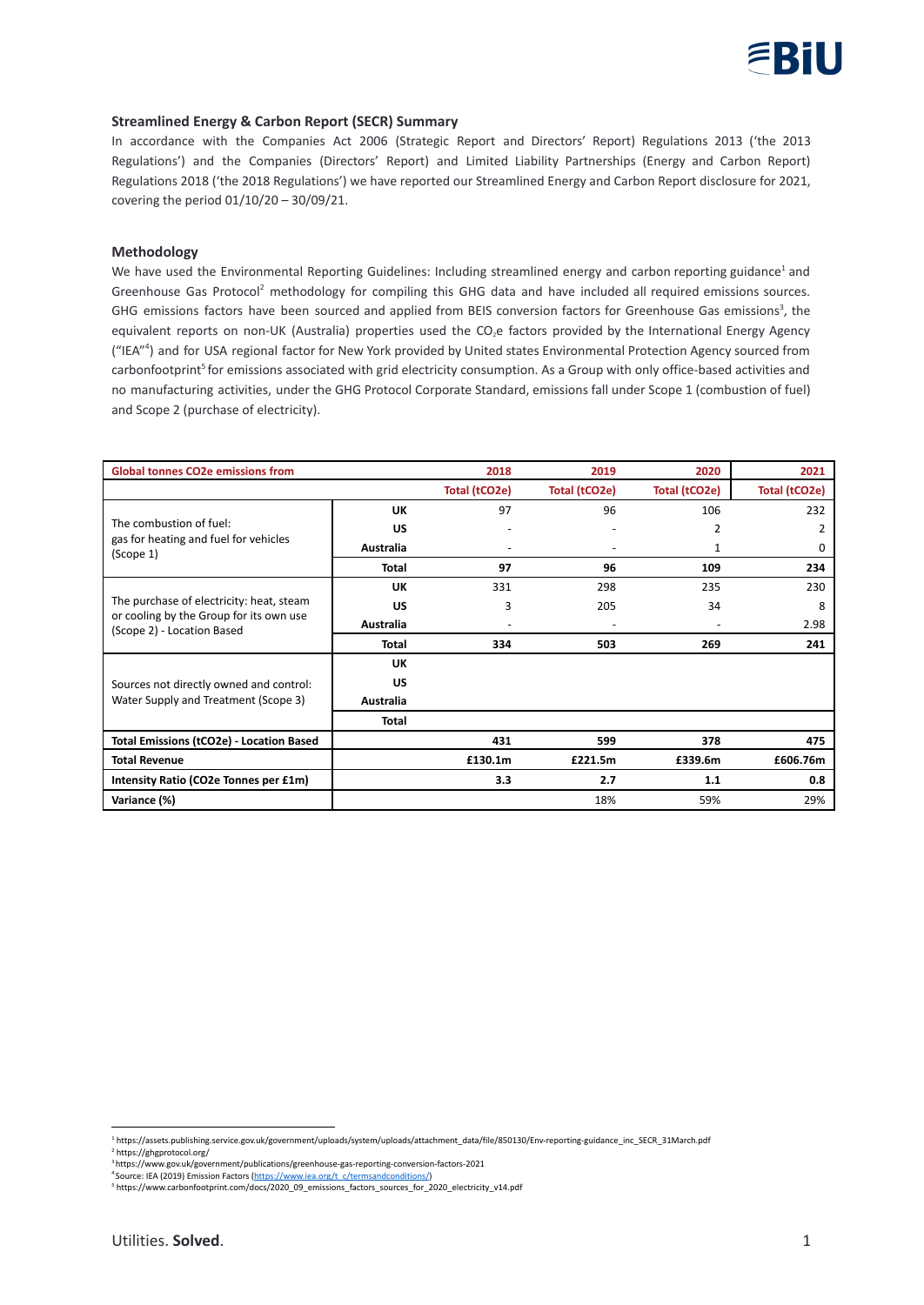

| Underlying global kWh energy use from                                                         |              | 2018        | 2019        | 2020        | 2021        |
|-----------------------------------------------------------------------------------------------|--------------|-------------|-------------|-------------|-------------|
|                                                                                               |              | Total (kWh) | Total (kWh) | Total (kWh) | Total (kWh) |
| The combustion of fuel:<br>gas for heating and fuel for vehicles (Scope 1)                    | <b>UK</b>    |             |             | 549,946     | 1,152,393   |
|                                                                                               | <b>US</b>    |             |             | 8,854       | 7,318       |
|                                                                                               | Australia    |             |             | 5,144       |             |
|                                                                                               | <b>Total</b> |             |             | 563,945     | 1,159,711   |
| The purchase of electricity: heat, steam or<br>cooling by the Group for its own use (Scope 2) | <b>UK</b>    |             |             | 1,008,372   | 1,084,041   |
|                                                                                               | <b>US</b>    |             |             | 83,247      | 41,433      |
|                                                                                               | Australia    |             |             |             | 3,776       |
|                                                                                               | <b>Total</b> |             |             | 1,091,619   | 1,129,250   |
| <b>Total Energy (kWh)</b>                                                                     |              |             |             | 1,655,564   | 2,288,961   |
| <b>Total Revenue</b>                                                                          |              |             |             | £339.6m     | £606.76m    |
| Intensity Ratio (kWh per £1m)                                                                 |              |             |             | 4875.04     | 3772.43     |

#### **Energy Efficiency Action Taken**

In the period covered by the report the Company has completed installation of EV charging points in its Bath office and LED lighting installations at all legacy Future offices. BMS running QH Bath to minimise usage.

New offices, to have LED lighting installed over the coming FY.

#### **Intensity Ratio**

We are using 'Tonnes per £1 million revenue'. Our GHG emissions CO $_{\rm 2e}$  intensity has decreased from 1.1 tonnes CO $_{\rm 2e}$  per £m in 2020 to 0.8 tonnes  $CO_{2e}$  per £m 2021, which is a decrease of 29%.